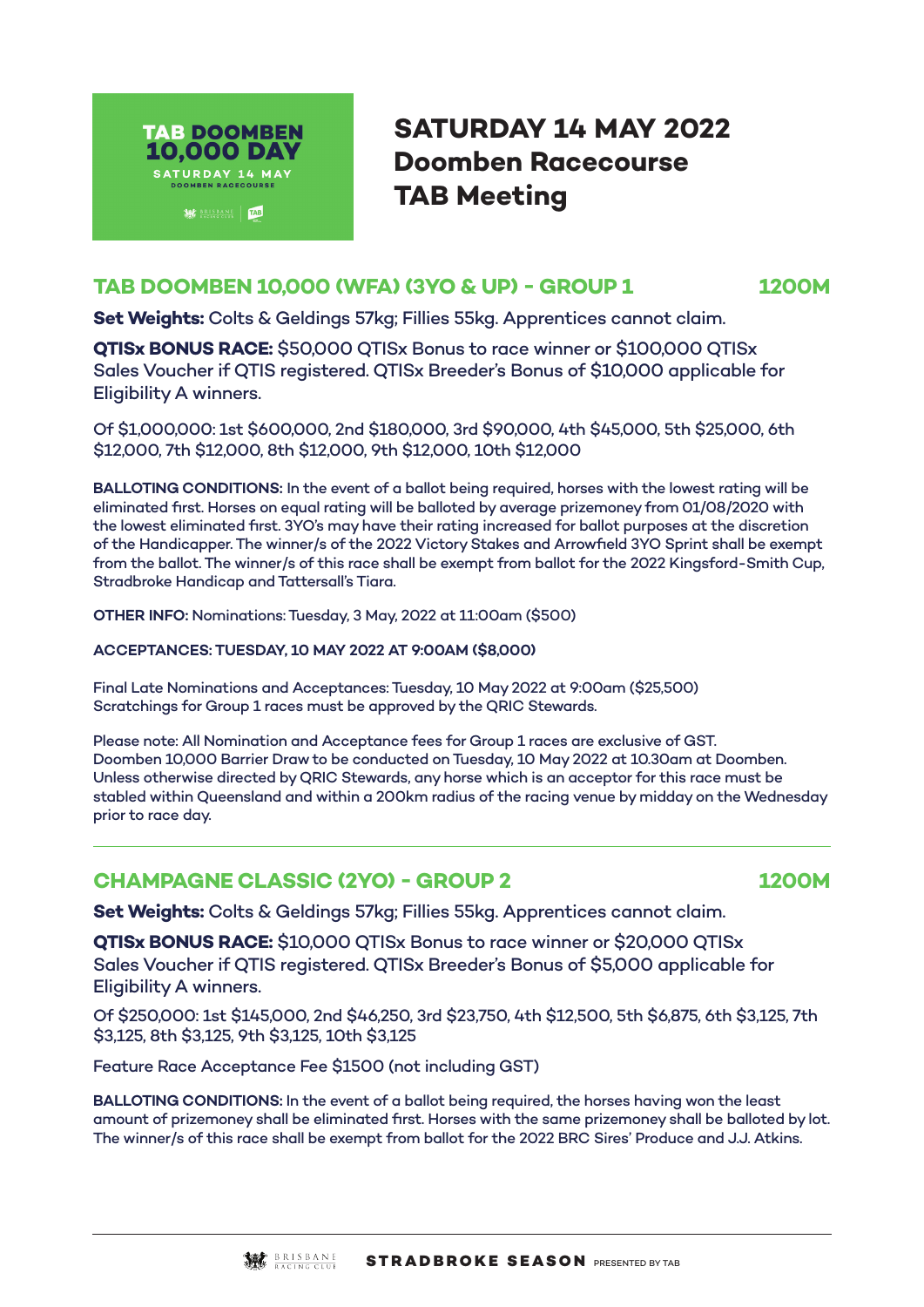# **ROUGH HABIT PLATE (3YO) - GROUP 3 2000M**

**Set Weights:** Colts & Geldings 57kg; Fillies 55kg. Apprentices cannot claim.

**QTISx BONUS RACE:** \$10,000 QTISx Bonus to race winner or \$20,000 QTISx Sales Voucher if QTIS registered. QTISx Breeder's Bonus of \$5,000 applicable for Eligibility A winners.

Of \$250,000: 1st \$145,000, 2nd \$46,250, 3rd \$23,750, 4th \$12,500, 5th \$6,875, 6th \$3,125, 7th \$3,125, 8th \$3,125, 9th \$3,125, 10th \$3,125

Feature Race Acceptance Fee \$1500 (not including GST)

**BALLOTING CONDITIONS:** In the event of a ballot being required, the horses having won the least amount of prizemoney shall be eliminated first. Horses with the same prizemoney shall be balloted by lot. The winner/s of this race shall be exempt from ballot for the 2022 Queensland Derby and Queensland Oaks.

# **CHAIRMAN'S HANDICAP - GROUP 3 2000M**

**Quality Handicap:** Max Hcp Wgt 61kg; Min Hcp Wgt 54kg. Apprentices cannot claim.

**QTISx BONUS RACE:** \$10,000 QTISx Bonus to race winner or \$20,000 QTISx Sales Voucher if QTIS registered. QTISx Breeder's Bonus of \$5,000 applicable for Eligibility A winners.

Of \$150,000: 1st \$87,000, 2nd \$27,000, 3rd \$13,500, 4th \$7,500, 5th \$3,750, 6th \$2,250, 7th \$2,250, 8th \$2,250, 9th \$2,250, 10th \$2,250

Feature Race Acceptance Fee \$900 (not including GST)

# **MAGIC MILLIONS BRIGHT SHADOW (FILLIES & MARES) - LISTED 1110M**

**Quality Handicap:** Max Hcp Wgt 61kg; Min Hcp Wgt 54kg. Apprentices cannot claim.

**QTISx BONUS RACE:** \$10,000 QTISx Bonus to race winner or \$20,000 QTISx Sales Voucher if QTIS registered. QTISx Breeder's Bonus of \$5,000 applicable for Eligibility A winners.

Of \$150,000: 1st \$87,000, 2nd \$27,000, 3rd \$13,500, 4th \$7,500, 5th \$3,750, 6th \$2,250, 7th \$2,250, 8th \$2,250, 9th \$2,250, 10th \$2,250

Feature Race Acceptance Fee \$900 (not including GST)

#### **MEMBERS' HANDICAP - LISTED 1600M**

**Quality Handicap:** Max Hcp Wgt 61kg; Min Hcp Wgt 54kg. Apprentices cannot claim.

**QTISx BONUS RACE:** \$10,000 QTISx Bonus to race winner or \$20,000 QTISx Sales Voucher if QTIS registered. QTISx Breeder's Bonus of \$5,000 applicable for Eligibility A winners.

Of \$130,000: 1st \$75,400, 2nd \$23,400, 3rd \$11,700, 4th \$6,500, 5th \$3,250, 6th \$1,950, 7th \$1,950, 8th \$1,950, 9th \$1,950, 10th \$1,950

Feature Race Acceptance Fee \$780 (not including GST)